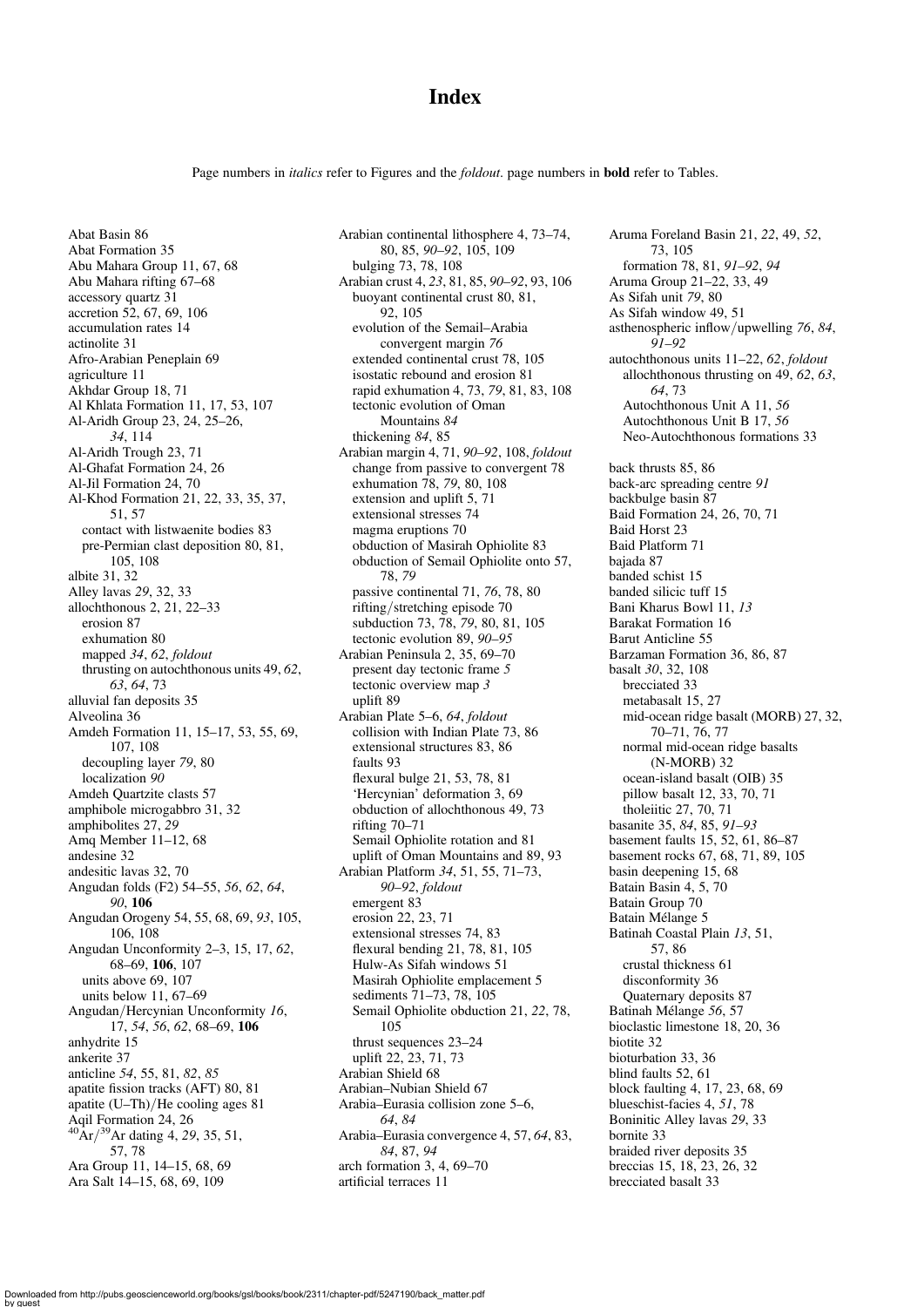Buah Formation 12, 14 Bureau de Recherches Géologiques et Minières (BRGM) maps 2, 22, 26, 114 Buwaydah Formation 24, 26 Cadomian fold-and-thrust belt 68 Cadomian folds (F1) 2, 53–54, 55, 56, 68, 106 Cadomian Orogeny 2, 53–54, 68, 105, 106 calcarenite 24–25, 26, 36 calcirudites 26 calcite 36 calcite veins 36, 81, 86 calcitic metasomatic rocks 37 canyons 71 cap carbonates 12 carbonate platforms 20, 22, 23, 33, 72–73 carbonate ramp 14, 18, 21 carbonate veins 21, 37, 51, 83 carbonates 11, 15, 18, 20, 21, 23, 24–26 cap carbonates 12 forereef 23, 71 platform 20, 22, 23, 33, 72–73 reef 23, 71 silicate-carbonate 37 terrigenous-carbonate sediments 72 veins 21, 37, 51, 83 see also limestones celadonite 33 Cenozoic sedimentary rocks 17, 30, 33, 57, 64 central rift axis 70 chalcopyrite 33 chert deposits 15, 24, 32 radiolarian chert 24, 25, 26, 27, 28, 70 chlorite 4, 31, 37, 69 chromite deposits 29, 33, 38 chromite ore formation 33 chromium 33 chromium deposits 33, 34 Cimmeria Superterrane 69, 105 Cimmerian continental blocks 4, 70, 93 clinopyroxene 30, 31 clinopyroxenite 32 Coastal Parallel Shear Zone 89 compression events 68, 73, 83–87, 105, 106, 110 conglomerates 15, 17, 18, 24, 33, 35, 36, 87, 109 conodonts 16, 17, 70 continental lithosphere exhumation 73–74, 80, 92, 105, 108 obduction process 73–74, 90–92, 105, 109 rifting 70 stretched 68 see also Arabian continental lithosphere continental margin 21, 70, 73 see also Arabian margin continental rifting 4, 70, 90, 93–95 continent–continent collision 2–3, 68, 83 convergence 91, 108 Arabia–Eurasia 4, 57, 64, 83, 84, 87, 94 Arabia–India 5 East and West Gondwana 2–3, 68 Semail–Arabia convergent margin 76 Zagros–Makran 83, 85 cooling 70, 81–83, 108 metamorphic sole 74–75, 78 copper deposits 33, 34 copper mining 33, 34, 35

#### 118 INDEX

coral-rich limestone 36

covellite 33 cross-bedded sandstone 15, 17 cross-sections 61, foldout epeiric Cretaceous platform 72 Jabal Akhdar Dome (JAD) 63 Oman Mountains 84, 87 Saih Hatat Dome (SHD) 50, 51, 61, 63–64 Semail Ophiolite 28, 30 tectonic model 87 crustal formation, Semail Ophiolite 74–75 crustal thickness 61, 84, 85 Cryogenian terrain accretion 52, 106 crystalline basement 105, 106 culmination collapse 51, 57, 86 cultivation 11 cumulate gabbro 32 Dammam Formation 36 Dead Sea Transform Fault 5, 6 debris-flow deposits 36 decoupling layers 79, 80 deep-sea sediments 4, 24, 70–71 deformation 2–4, 17, 92–93 Frontal Range Fault 35 Hawasina nappes 49 'Hercynian' 3–4, 55, 69–70 high-strain 18, 55, 57, 80 limestone 54, 83 metamorphic sole 27 post-'Hercynian' 70–81, 89, 90–93 post-obductional 51, 83–87, 108, 109–110 pre-'Hercynian' 67–69 Quaternary 87–89 shallow-crustal 93 Zagros Mountain Belt 6 see also folds delta deposits 35, 83 δ13C excursion 14 deposition environments 12, 20, 21, 25, 26, 36 alluvial fan 35 Arabian Platform 71–73 basin 12, 15, 35 bathyal 20, 26 braided river 35 carbonate platforms 20, 22, 23, 33, 72–73 change of 36 debris-flow 36 deltaic 35, 83 epeiric carbonate ramp 18 flexural basin 21, 78 fluvial 83 glacio-lacustrine 17 inner shelf 20, 26 intertidal-supratidal 14, 15, 26 intra-shelf slope 35 lagoonal 12, 20, 35, 36 proximal 20, 22, 25 subtidal 20, 22, 26 detrital quartz 35 detrital zircons 17 Dhofar Group 84 Dhruma Formation 19–20, 71 diabase dyke 28, 30 diamictites 17, 68, 109 Dibba Zone 61, 64 digital elevation model (DEM) 13 dinosaur tracks/remains 35

diorites 27, 31–32 disconformity 35, 36 dolerite 18, 32, 70 doleritic microgabbros 31, 32 dolomite 14, 15, 26, 108 dolomite veins 51 dolomitic limestone 12, 14, 36 dolomitic metasomatic rocks 37 dolostone 11, 12, 18 doming 70, 81, 93, 109 dunite 29, 30, 32 dykes 29, 70, 76, 81 basanite 35 chromite 33 diabase 28, 30 plagiogranitic 29, 32 shale 35 sheeted dyke complex 3, 29, 30, 31–32 Early Cambrian tectonic events 2, 4, 17, 68 earthquakes 89 East African Orogeny 2–3, 16, 17, 68, 69, 90 echelon faults 73 eclogite-facies 4, 18, 51, 78, 80, 82, 84 Ediacaran–Cambrian boundary 68 Eocene–Miocene tectonic activity 51, 52, 83–87 epeiric platforms/ramp 18, 72–73 epidote 31 epidote amphibolites 29 erosion 11, 19 allochthonous units 87 Arabian Platform 22, 23, 71 and cooling rates 81 forebulge 21, 78, 81, 108 isostatic rebound and 81, 87, 93 Jabal Akhdar Dome (JAD) 11, 19, 108 Oman Mountains uplift and 35, 87 Saih Hatat Dome (SHD) 35, 105, 108 Semail Ophiolite 93 Eurasian Plate 5, 64 evaporites 14–15, 36, 69 exhumation 49, 53, 55, 57, 78–80, 81 continental lithosphere 73–74, 80, 92, 105, 108 continental rocks 92–93 and cooling rates 81–83, 108 high-pressure/low-temperature rocks 78–80, 81, 83, 84 Jabal Akhdar Dome (JAD) 78, 81, 83, 85, 86–87, 108 metamorphic sole formation 91 Oman Mountains 86 rapid exhumation of Arabian crust 4, 73, 79, 81, 83, 108 Saih Hatat Dome (SHD) 53, 57, 78, 81, 83, 85, 108 exhumation channel 49, 57 exhumation rates 78 'expulsion' tectonics 79 extension 5, 14, 36, 80, 93, 105, 106 Abu Mahara rifting 67–68 after Nabitah Orogeny 68 between Arabia and India 4, 70 downgoing plate 74 Hawasina Basin 5, 23, 71 intracontinental 67–68, 105 Late Eocene–Oligocene 86 post Semail Ophiolite obduction 83, 86 Red Sea area 6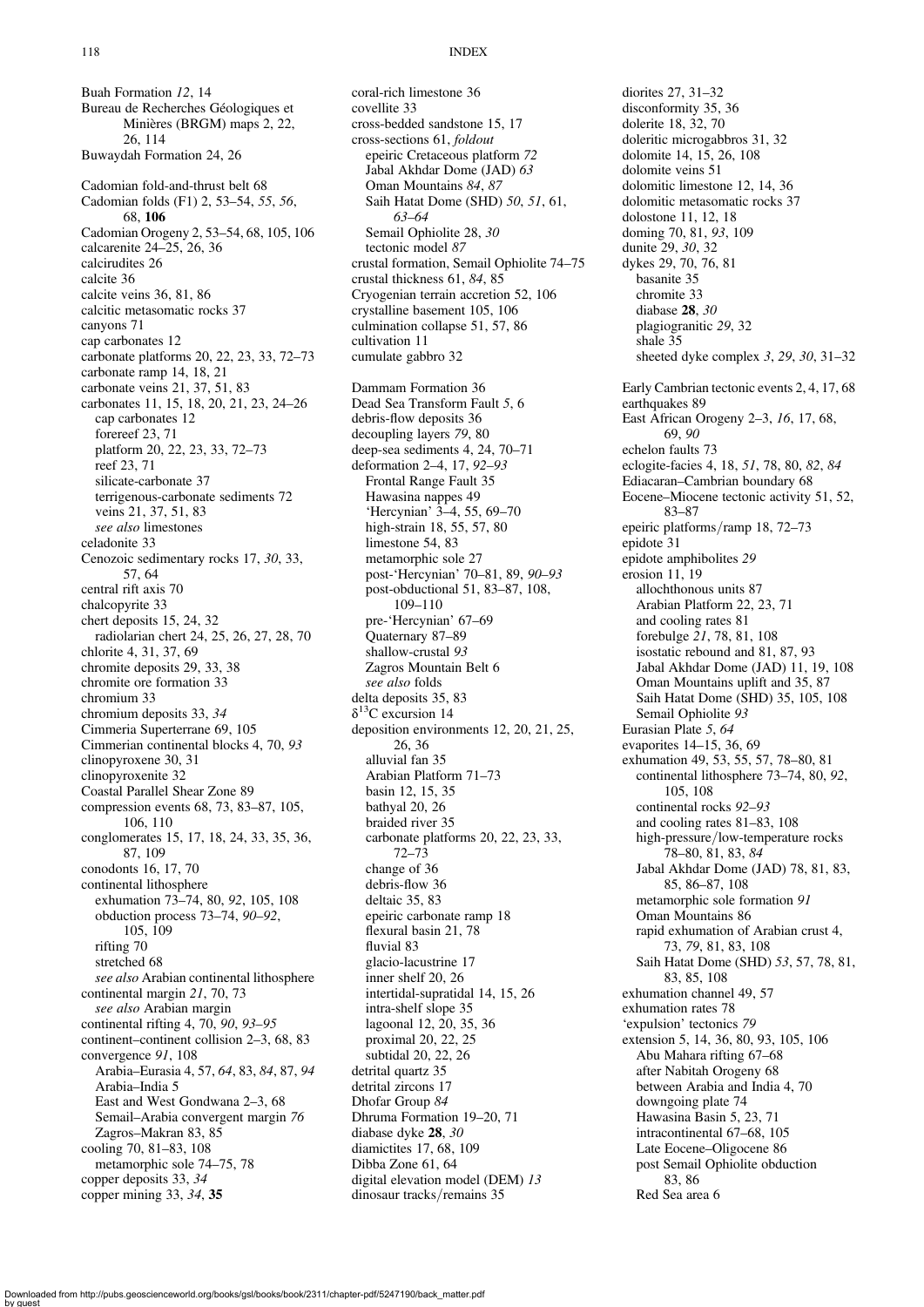Semail Gap 86, 106 upper-plate extension 74, 80 extensional fault systems 14, 51–53, 61, 62, 63, 68, 74 Batinah Coastal Plain 86 Frontal Range Fault 35, 51, 61, 63, 64, 83, 86 post-obductional 83, 86, 109 synsedimentary extensional faults 14 thermal springs 89 extrusive basalts 30 F1 folds 2, 53–54, 55, 56, 68, 106 F2 folds 54–55, 56, 62, 63, 64, 106 F3 folds 53, 55, 62, 63 F4 folds 53, 55, 57, 62, 63, 64, 92 F5 folds 53, 56, 57, 62, 63, 64, 82 F6 folds 57, 61, 62, 63, 64, 85–86 Fahud Salt Basin 14, 15 Fanja area 2, 35, 36, 37 listwaenite bodies 51 Fanjah Saddle 2 Fara Formation 14–15, 68 Fatah Formation 26 fault zones Semail Gap Fault Zone (SGFZ) 52, 53, 61, 63 upper-lower plate discontinuity 49–51, 55, 57, 62, 92–93 Wadi Mansah Fault Zone (WMFZ) 52, 53, 63, 109 faults 2, 5, 6, 62, 63, 90, 93 basement faults 15, 52, 61, 86–87 blind fault 52, 61 block faulting 4, 17, 23, 68, 69 collision of Arabian and Indian plates 73 echelon faults 73 fish-net pattern 73 Ja'alan fault 3, 64, 89 normal 2, 15, 49–52, 77, 85 passive roof faults 80 Qalhat fault 3, 64, 86, 89 reactivated 63, 64, 68, 87, 89, 106 Saih Hatat Dome (SHD) 51, 61, 64, 80, 83, 85 Semail Gap 51–53, 106, 107 strike-slip 73, 86 Sur area 64 syn-depositional 14, 68 tectonic overview map 3 thrust faults 37, 49 transfer faults 51, 61 transtensional 52, 53, 61, 73 vertical displacement 85, 89 Wadi Kabir Fault 51, 85 see also extensional fault systems; fault zones; thrusts; transform faults feldspatic sandstones 17–18 felsic magmas 77 Fe–Ti oxides 31 Fiq Member 11–12, 67, 68 Fiqa Formation 21–22, 78 Fitri Formation 21 flexural bulge 21, 53, 78, 81, 87, 94 fluvial terraces 87 folding 80, 81 gabbro units 31 Hajir Formation 2, 54 Paleogene–Neogene 82 related to Nabitah Orogeny 68 Simsima Formation 22

folds 53–57, 62, 63, 64 Angudan (F2) 54–55, 56, 62, 64, 90, 106 anticline 54, 55, 81, 82, 85 Cadomian (F1) 2, 53–54, 55, 56, 68, 106 Cadomian fold-and-thrust belt 68 fold axes 2, 4 fold vergence 54, 55 Hawasina Foreland fold-and-thrust belt 49, 80, 91–92 Jabal Akhdar Dome (JAD) 2, 4, 53, 54, 55, 56, 57, 81, 82, 106, 108 monocline 52, 61 obduction-related 53, 55–57, 80, 81, 82, 91–92 open folds 85, 86 post-obductional (F6) 57, 61, 85–86 pre–Late Carboniferous 53–55 pre-'Hercynian' rocks 4 recumbent 50, 51, 57 Rusayl Embayment 86 Saih Hatat Dome (SHD) 53, 55, 57, 61, 80, 106, 108 Saih Hatat fold nappe 50, 51, 55, 57 Saiq Formation 18 sheath folds 18, 19, 55, 57, 62, 63, 80, 92 foliation 29, 30, 57 footwall 37, 57, 85, 89 exhumation 80, 82 foraminifera 21, 26, 33, 35, 36 forebulge 73, 78, 79, 81, 94 active 87, 89 erosion 21, 78, 81, 108 migration 109 foredeep 73, 78, 87 foreland basins 21, 22, 78 see also Aruma Foreland Basin forereef carbonates 23, 71 fossil dating 15–16, 17, 35 fossil wood 17–18 fossil-rich limestone 18, 33 fossils 15–16, 17–18, 35, 36, 70 conodonts 16, 17, 70 dinosaur tracks/remains 35 foraminifera 21, 26, 33, 35, 36 freshwater 35 fracture/vein analysis 21, 37, 51, 81, 83, 86 Frontal Range Fault 35, 51, 61, 63, 64, 83, 86 fuchsite 36, 37 gabbronorites 32 gabbros 28, 29–32 garnets 27, 76, 78, 80 Lu–Hf ages 28, 74 gas reservoir 18 Gaskiers Glaciation 12 geochemistry Al-Jil Formation 70 Alley lavas 33 Geotimes unit lavas 32, 76 hyperalkaline springs 89 Masirah Ophiolite 5 metamorphic sole 27, 77 ocean-island basalt (OIB) 35 Saiq Formation 18, 70 Semail Ophiolite 32, 33, 76, 77–78, 81

geochronology 4–5, 18, foldout Al Khlata Formation 17 Amdeh Formation 16 Angudan Unconformity 69 Aruma Group 22 cooling and uplift 81–83 extensional fault systems 51 fold sets 53, 54–55, 57 fossil dating 15–16, 17, 18 glacial events 12 Hawasina nappes 24, 25, 26, 27, 71 Hercynian Unconformity 69 high-pressure/low-temperature metamorphism 78 Huqf Supergroup 11–12, 14–15 listwaenite 36–37 marine terraces 88–89 Masirah Ophiolite 4–5 metamorphic sole 27, 28, 29, 74, 75, 76 Nafun groups 11, 12 Neo-Tethys rifting 70, 109 post-obduction units 35, 36 Sahtan Group 19 Semail Gap 51–53 Semail Ophiolite 27–28, 29, 32, 73, 74, 75, 77 subduction and exhumation of Arabian margin 78 subduction initiation 74 upper-lower plate discontinuity 51 Wasia Group 20, 21 geodynamic reconstruction 89, 90–93 geological maps see maps geological record 1 geology blogs 114 geology, Oman Mountains 1–2, 114, foldout geomorphology 11, 13, 15 Geotimes (V1) unit 29, 32–33, 76 Ghaba Salt Basin 14, 16, 53, 69, 109 Gharif Formation 17–18 Ghubrah Bowl 11, 13 Ghubrah Member 11–12, 67 glacial events 12, 15, 87, 105, 109, foldout glacio-lacustrine deposits 17 glaciogenic deposits 12, 15, 17 goethite 37–38 gold 33 Gondwana 2–3, 67, 68, 70, 93–94 break-up 4, 5, 70, 93–94 Cimmeria Superterrane breakaway 69, 105 Gondwana Glaciation 105 Gondwana–Laurasia collision zone 69 gossans 33 grabens 68, 70, 73, 90 Tabas Graben 69 grainstone 18, 20, 33, 36 granitic basement 67 granitic dykes 81 gravitational collapse 51, 52, 53, 57, 73, 86, 93, 106 gravity anomaly 61 green hornblende 31, 32 greenschist-facies 18, 27, 29 greywacke 11, 12, 15 Gulf of Aden 6, 86, 106 Guwayza Formation 24–25, 71 gypsum 15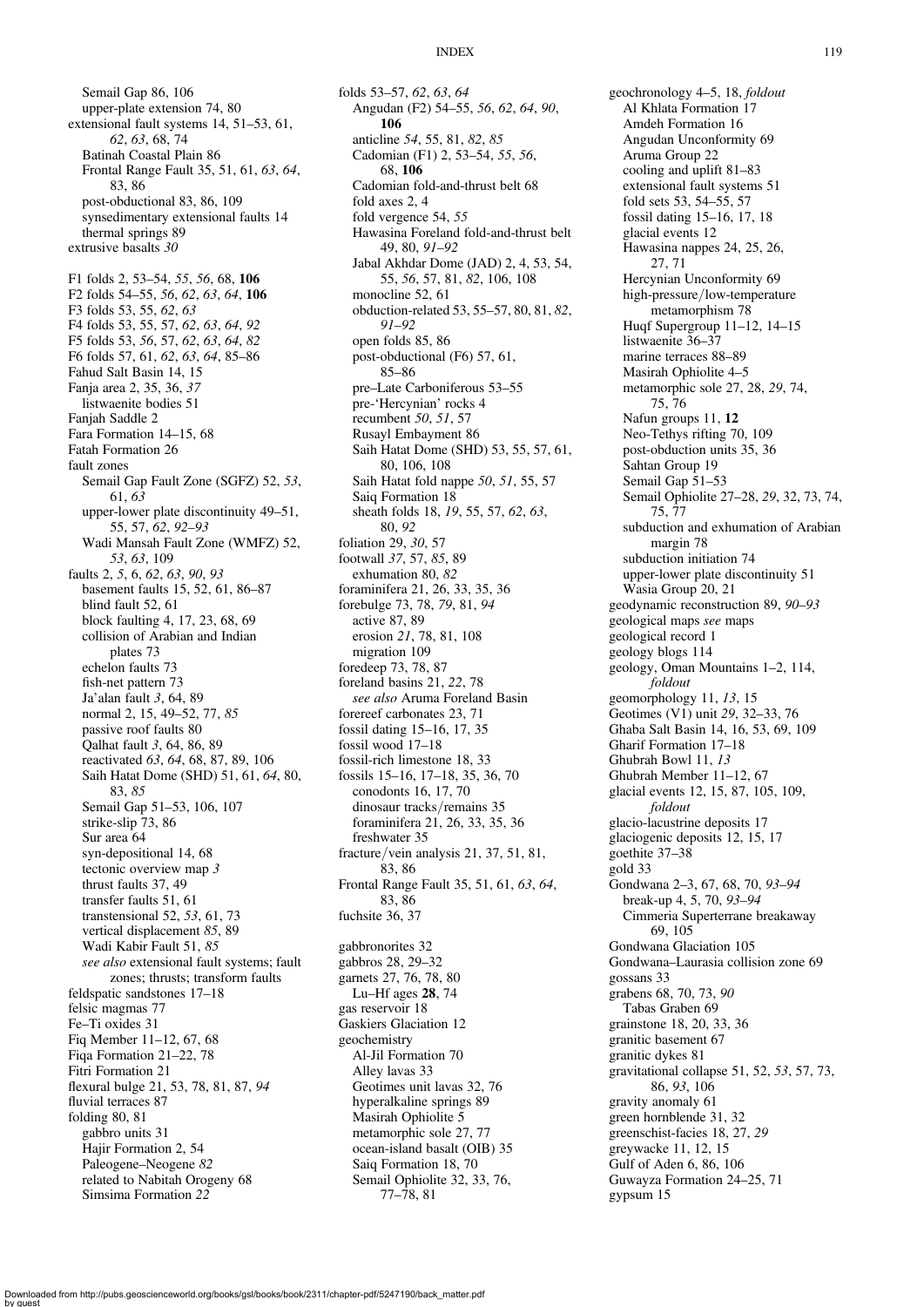Habshan Formation 20, 72 Hadash Formation 12, 68 Hadhramaut Group 84, foldout Haima Supergroup 4, 16, 68 Hajar Supergroup 17, 20, 21, 61, 80, 107–108 mapped 56, foldout Hajir Formation 12, 14, 15, 54, 68 folding 2, 54 Hajir village 54 Hajir–Mu'aydin boundary 14 halokinesis 3–4, 14–15 Hamrat Duru Basin 23, 24, 49, 70, 72 Hamrat Duru Group 23, 24–25, 34, 70, 71, 114 Hamrat Duru Range 49 Hamrat Duru Sub-basin 71 hanging wall 57, 75, 85 Frontal Range Fault 61 Jabal Akhdar Dome (JAD) 52, 53 Saih Hatat Dome (SHD) 35, 52, 53, 61, 64, 86 harzburgite 4, 29, 31, 77 Hatat Bowl 11, 13, 15, 108 Hatat Formation 15, 55, 69 Haushi Group 17–18, 70 Hawasina Basin 23, 79, 80, 81, 91–92, 109 extension 5, 23, 71 formation 4, 70–71, 90, 105 mapped foldout schematic sketch foldout subduction 49, 73, 105 Hawasina Complex 5, 23, 24, 26, 27, 34, 49 Hawasina Foreland fold-and-thrust belt 49, 80, 91–92 Hawasina nappes 2, 22–27, 29, 55, 70, 81, 82, 92 Batinah Mélange 57 deformation 49 geochronology 24, 25, 26, 27, 71 mapped 3, 34, 56, 62, foldout omission of 51 palaeogeography 24, 49 peak temperatures 80 Semail Gap 51, 52, 53 Hawasina Window 82 Haybi Complex 5, 23–24, 26, 27, 29, 34, 71, 81, 91–92 heavy minerals 16–17, 68 'Hercynian' deformation 3–4, 55, 69–70 'Hercynian' event 3–4, 17, 69–70, 105 evidence 4, 69 thermal 69, 70 'Hercynian Orogeny' 3, 69, 105 'Hercynian' Unconformity 4, 16, 62, 69–70, 89, 106, 107 formations above 17–22, 55 truncation at 12 units below 11–17, 55 see also Angudan/Hercynian Unconformity high-field strength elements (HFSEs) 32 high-level gabbros 29, 31 high-pressure/low-temperature metamorphism 17, 18, 20, 70, 73, 80, 108 Arabian margin 78, 84, 108 Saih Hatat Dome (SHD) 18, 20, 80, 108 high-pressure/low-temperature rocks 78–80, 81, 83, 84, 108 metamorphic core complexes 11, 83

### 120 INDEX

high-temperature foliation 30 hinge migration 75, 78 Hiyam Formation 15, 17, 55, 79 horsts 23, 70, 71, 90 Hulw unit 79, 80 Hulw Window 49 Hulw-As Sifah Window 49–51, 57, 62, 92–93 Huqf area 4, 17–18, 68, 69 Huqf Supergroup 11, 56, 67, 68, foldout hyaloclastites 32 hydrocarbons 15, 17, 18, 20 hydrothermal alteration 31–32, 37–38 hydrothermal fluids 37, 51 hyperalkaline springs 62, 89, 115 igneous rocks see magmatic rocks ignimbrite 15 Indian margin 70 Indian Plate 5, 64, 73 India–Pakistan terrain 68 induced subduction 73, 74, 80, 91 interglacial periods 87, 88 International Continental Drilling Program (ICDP) 89 International Stratigraphic Chart 114 intra-shelf basin 21, 73 intracontinental extension and rifting 67–68, 105 intracontinental salt basins 68 intraoceanic subduction 4, 73, 80, 105 intraoceanic thrusting 4, 73–81 ironstone 17 island arcs 33, 67, 77 isostatic rebound 73, 81, 87, 92, 93 Ja'alan fault 3, 64, 89 Ja'alan–Qalhat Wedge 89 Jabal Akhdar Dome (JAD) 1–2, 3, 62, 63, foldout Angudan/Hercynian Unconformity 16, 17, 54, 56, 62, 68–69, 106 comparison with SHD 18, 53, 70, 106–108 cooling history 70, 81–83 culmination collapse 51, 57 deposition of Mistal Formation 67 erosion 11, 19, 108 exhumation 78, 81, 83, 85, 86–87, 108 exposed formations 11–12, 14–15, 16, 18, 21, 22, 105 extensional fault systems 51, 61, 74 extensional shearing 83, 93, 108 folds 2, 4, 53, 54, 55, 56, 57, 81, 82, 106, 108 formation of Semail Gap 51–53 Frontal Range Fault 83 geodynamic evolution 86–87 geodynamic reconstruction 89, 90–93, 95 geomorphology, present day 11, 13 gravitational collapse 51, 52, 53, 57, 86, 106 hanging wall 52, 53 'Hercynian' event 4 lithology 53, 70, 106–108 lithostratigraphy 106–107 metamorphic core complexes 11, 83 orogenic collapse 51, 52 palaeoenvironment 20 peak temperatures 80 Quaternary deposits 87

Sahtan Bowl 11, 12, 13, 14, 68 Saiq–Mahil Boundary (SMB) 18 tectono-stratigraphic units foldout thermal springs 89 uplift 57, 71, 81, 83, 93 volcanic rocks 70 Jabal Misfah 24, 26 Jafnayn Formation 33, 35, 51, 85 Jaza'ir Daymaniyat 36 Jaza'ir Suwadi 36 Juweiza Formation 21, 22, 78, 109 K-feldspar 32 K/Ar crystallization ages 4, 28, 29, 69 Kahmah Group 20, 71, 72, 78, 80 Kawr Group 23, 24, 26, 34 Kawr Misfah Platform 23 Kawr Seamount/Horst 23, 71 Kawr-Misfah Complex 23, 24, 49, 91 Kharaib Formation 20, 72 Kharus Formation 14, 15, 16, 68 Khufai Formation 12, 14 Khufai–Shuram transition 14 Khuff Formation 18 Khuff Sequence KS4 18 large-scale structure, Oman Mountains 61–64 larger benthic foraminifera (LBF) 33, 35 Lasail lavas 29, 32–33 Late Carboniferous unconformity see Hercynian Unconformity Late Cretaceous tectonic events 4, 17, 49, 51, 55 high-pressure/low temperature metamorphism 70, 80, 108 rapid exhumation and cooling in SHD 83, 108 Semail Ophiolite emplacement 4, 5, 22, 83, 108 subduction 78–80 Late Eocene uplift 57 laterites 22, 35 Laurasia 3, 69, 90, 94 layered gabbros 29, 30–31 Lekhwair Formation 20, 72 leucogabbros 30 leucoxene 31 limestones 14, 20, 21, 24–26, 35–36, 108 bioclastic 18, 20, 36 deformation 54, 83 dolomitic 12, 14, 36 fossil-rich 18, 33 grainstone 18, 20, 33, 36 marly 21, 35, 36 Mesozoic 21, 83, 86 micritic 20, 25, 26, 27 Oman Exotics 24 platform limestones 33 reef limestone 22 shallow-marine 18, 20, 24, 26, 33, 35, 71–72, 83, 85, 106 listwaenite 36–38, 63, 64, 109 listwaenite bodies 51, 83 listwaenitization 83 lithology foldout comparison between JAD and SHD 18, 53, 70, 106–108 Semail Ophiolite 4, 28, 29 lithostratigraphy comparison 106–108 lizardite 37 lower Cambrian peneplain 69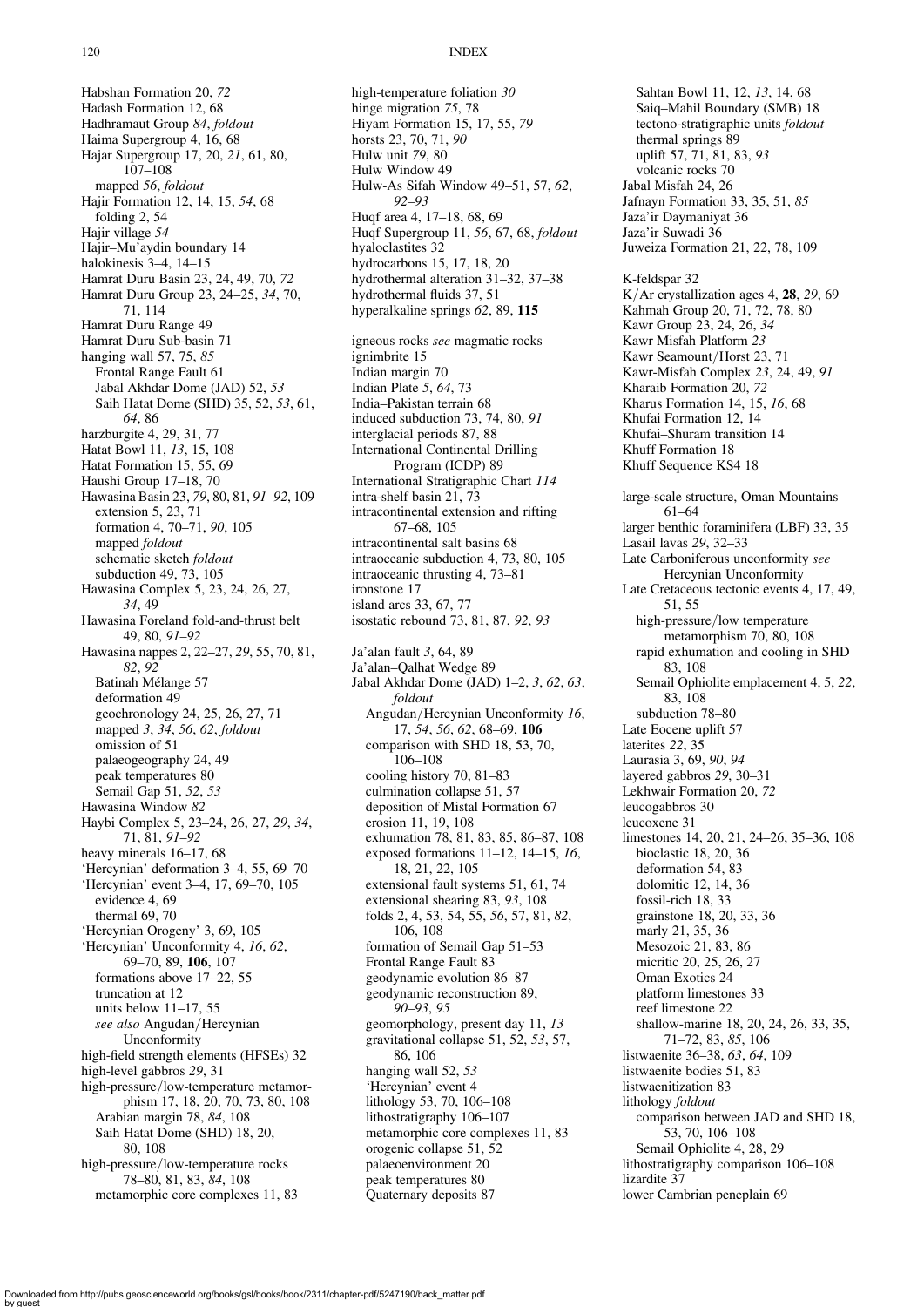# INDEX 121

normal faults 2, 15, 49–52, 77, 85

Lower Jurassic stratigraphic gap 71 Lower Quartzite Member (Am2) 15 Lower Siltstone Member (Am1) 15 Lu–Hf garnet ages 28, 74 Mabrouk Formation 16 macrofossils 18 mafic intrusions 35, 89 mafic rocks 27, 35, 70, 77, 89 hydrothermal alteration 37–38 Mafraq Formation 19–20, 71, 91 Magan 33 magmatic foliation 29, 30 magmatic rocks 15, 77 early magmatic sequence 27, 28, 29–32, 75, 76, 77, 81 late magmatic sequence 27, 28, 32–33, 77, 81 see also basalt; volcanic rocks magnesite 37 Mahil Formation 18, 51, 70, 85, 90, 108 Makran area 87 Makran subduction zone 57, 61, 83–85, 89 subduction velocity 57, 85, 105 Malagasy Orogeny 3, 68, 69 mantle diapirs 28, 29 mantle rocks 29, 29, 30, 33 maps foldout Arabian Peninsula tectonic overview 3 BRGM 2, 22, 26, 114 copper and chromium deposits 34 digital elevation model (DEM) 13 earlier mapping 2, 22 folds 54, 55, 62, 106 geological 1, 50, 114, foldout inconsistencies 114 Jabal Akhdar Dome (JAD) 3, 62, foldout large scale structures 62 nomenclature 22, 25, 26 palaeogeographic 72, 93–95 Saih Hatat Dome (SHD) 3, 50, 62, foldout Semail Ophiolite 2, 3, 28, 29, 62, foldout tectonic 3, 62 Maradi Fault 3 marine terraces 87–89 Marinoan Glaciation 12, 15, 105, 109 marls 20, 21, 33, 35–36, 72 marly limestone 21, 35, 36 Marwar Supergroup 68 Masirah Bay Formation 11–12 Masirah Island 71 Masirah Ophiolite 4–5, 95 obduction 4, 5, 83, 95 protoliths 91 tectonic overview map 3 thrusting 55 Matbat Formation 24, 114 mega-sheath fold 55, 57, 92–93 megabreccias 23, 26 melagabbros 30, 32 Mesozoic–Cenozoic transition 83 metabasalt 15, 27 metaclastic rocks 15 metadolostone 15 metagreywacke 15 metamorphic core complexes 11, 83 metamorphic sole 24, 27, 29, 34, 37, 73 cooling 74–75, 78 formation models 77, 81, 91

garnets 76 geochemistry 27, 77 geochronology 27, 28, 29, 74, 75, 76 tectonic overview map 3 U–Pb zircon ages 28, 75 metamorphism 17, 18, 20, 70, 73, 80, 108 along metamorphic sole 75 Arabian margin 78, 84, 108 comparison between JAD and SHD 106, 108 metasedimentary formations 11, 105 metasomatic rocks 37 micaceous siltstone 14 micritic limestone 20, 25, 26, 27 micro-quartz diorite 32 micro-quartz dolerite 32 microdiorite 31 microorganisms in hyperalkaline springs 89 mid-Carboniferous tectonic event 4 mid-ocean ridge, ophiolite formation model 5, 27, 75, 77 mid-ocean ridge basalt (MORB) 27, 32, 70–71, 76, 77 Middle Shale Member (Am3) 15–16 mineral deposits, metallic 33, 34, 35, 35, 38 mining 33 Misfah Formation 24, 26 Misfah Syncline 55 Mistal Bowl 11, 13 Mistal Formation 11–12, 14, 15, 67–68 Moho 28, 29, 31 depth 61, 93 molasse-type deposits 86<br>mollusc <sup>14</sup>C ages 88–89 monocline 52, 61 morphology, present day 108 Mu'askar Al Murtafa ('MAM') reef Formation 36 Mu'aydin Bowl 11, 13 Mu'aydin Formation 4, 14, 53, 54, 68, 69 Muri Anticline 81, 82 Musallah Formation 24, 26 muscovite 28, 29, 32 Muti Formation 21–22, 52, 53, 78, 80, 82 Nabitah Orogeny 68, 93, 105 Nadan Formation 24, 26, 71 Nafun groups 11, 12, 68 Nahr Umr Formation 20, 72, 78, 82, 108 Nakhl Subdome (NS) 1–2, 53, 86 Natih Formation 21, 52, 72, 73, 78, 80, 82, 108 Nayid Formation 24, 25 Neo-Autochthonous formations 33, foldout Neo-Tethys continental margin 70 Neo-Tethys Ocean 4, 69, 70-71, 72, 94 palaeogeography of Hawasina nappes 23, 24 spreading ridge 76, 90–91 subduction initiation 74, 91 subduction zones 90, 91 Neo-Tethys rifting 70, 71, 76, 90, 109 Neoproterozoic formations 15, 108–109 Neoproterozoic rocks 15, 69, 89, 108–109 folded 16, 53–54, 69 Neoproterozoic terranes 69 nickel 35 Nimr Group 11, 16 nomenclature 2, 22, 24, 25, 26

normal mid-ocean ridge basalts (N-MORB) 32 North Muscat microplate 78 Nummulites 36 obduction 73, 74, 75, 76 Masirah Ophiolite 4, 5, 83, 95 process 73 response of Arabian margin 78–81, 84, 105, 108 Semail Ophiolite 4, 49, 57, 73–81, 91–92, 94–95, 105 termination 73–74, 78–80, 81 unanswered questions/future research 109 ocean-island basalt (OIB) 35 oceanic lithosphere 4–5, 73, 91, 105 formation 73, 74–75 subduction 73, 74, 75–76, 83 oil reservoirs 17, 20 olivine 30, 89 Oman basement terrane complex 68 Oman Drilling Project (Oman DP) 89 Oman Exotics 23, 24, 27, 71, 79 Oman Mountains 13 erosion 35, 87 former studies 1–2 future research/unanswered questions 108–110 geological record 1 large-scale structure 61–64 Late Paleozoic doming 70 seismic network 61 tectonic framework 2–6 tectonic model 83, 84 tectonic overview 105–106 tectonostratigraphy 11–38 uplift 35, 38 see also tectonic evolution oolites 20, 24–25 open folds 85, 86 ophiolite clasts 35 ophiolites 4–5, 35, 69 protoliths 75, 91 see also Masirah Ophiolite; Semail Ophiolite ore mineralogy 33 orogenic collapse 51, 52, 106 overburden thickness 80, 109 Owen Transform Fault 6, 95 palaeo-ridge system 27 palaeoenvironments 20, 21, 26 palaeogeography 93–95 Arabia 70, 72, 93–95 Arabian continental margin 21 Hawasina nappes 24, 49 Oman 67, 68, 70, foldout pre-obduction of Semail Ophiolite 79 palaeolatitude, Oman 67, foldout palaeomagnetic data 67, 78 Paleo-Tethys Ocean 93–94 palynology 17 Pan-African Orogeny 69 Pangea rifting 17, 18, 70–71, 93–94, 105, 108 Panjal Traps event 70 parautochthonous 2, 34, 62, foldout passive margins 68, 70, 71, 74, 76, 93, 94 change to convergent 78 exhumation and folding 80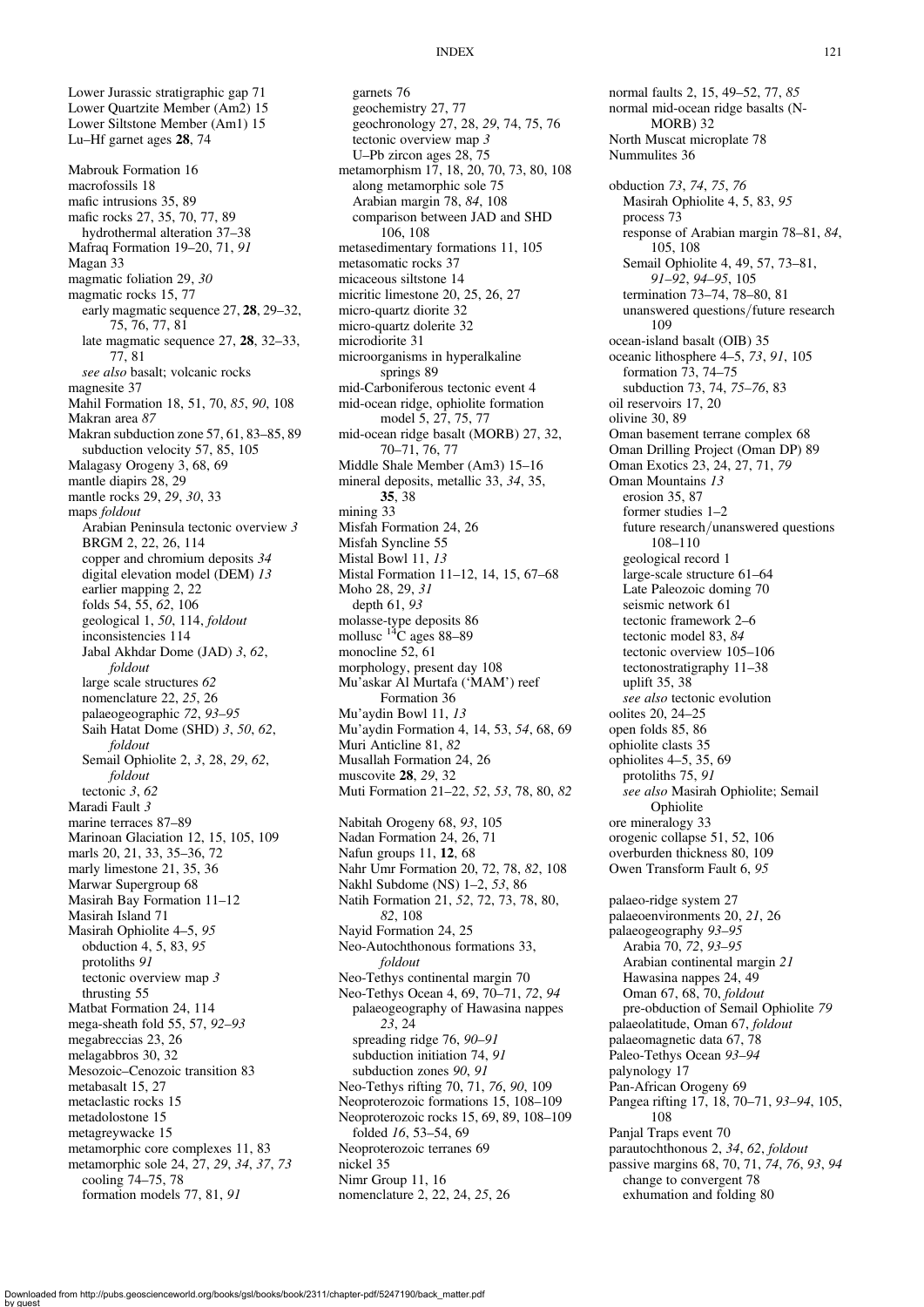passive roof faults 80 peak temperatures 29, 80 peridotite 4, 30, 77 serpentinization 36 Permian rocks 55 Permo-Mesozoic formations 17, 20, 24, 54, 107 phengites 51, 78 phyllosilicates 37 pillow basalt 12, 33, 70, 71 pillow lava 24, 26, 29, 32, 70 plagioclase 30, 31, 32 plagioclase wehrlites 32 plagiogranite 29, 32, 78, 90–92 plagiogranite dykes 29, 32 planar-laminated gabbros 30 platform carbonates 20, 22, 23, 33, 72–73 platform limestones 33 platinum group elements (PGEs) 33 pluvial period sedimentary rocks 87 Pn-tomography velocity anomaly 61, 64, 84, 85 podiform chromite deposits 29, 33 porphyritic andesite 70 porphyritic units 32 post-Eocene extensional faults 51 post-Eocene surface uplift 57 post-'Hercynian' deformation 70–81, 89,  $90 - 93$ post-obduction sediments 83 post-obduction units 33, 34, 35–38, 62 post-obductional deformation 51, 57, 83–87, 108, 109–110 pre-'Hercynian' deformation 67–69 pre-Permian unconformity 4 Pre-Unayzah unconformity 4 Proto-Indian Ocean 70 Proto-Owen Transform Fault 95 Proto-Semail Gap 52–53 protoliths metamorphic sole 27 ophiolites 75, 91 provenance studies 17, 68 pyrite 33 pyroxene 30 pyroxenite dykes 29 Qahlah Formation 22, 33 Qalhat fault 3, 64, 86, 89 quartz 16–17, 31, 32 detrital 35 in listwaenite 36, 37 quartz diorite 32 quartzite 15, 27, 57 Quaternary deformation 38, 87–89, 110 Quaternary deposits 34, 38, 62, 87, 93 Quriyat area 36, 87, 88–89, 115 radiolarian chert 24, 25, 26, 27, 28, 70 radiolarite 33 Raman spectroscopy data 80 rare earth elements (REEs) 32, 33 Rayda Formation 20, 71–72 reactivated faults 63, 64, 68, 87, 89, 106 recumbent fold 50, 51, 57 Red Sea 6, 86, 106 reef carbonates 23, 71 reef limestone 22 regressions 73 ridge–trench–transform model 75 Riedel faults 53 rift basins 67–68

# 122 INDEX

rift shoulder uplift 69, 71 rifting 4, 67–68, 69, 90 Gulf of Aden 86, 106

Hawasina Basin 23, 71 intracontinental 67–68, 105 Neo-Tethys rifting 70, 71, 76, 90, 109 Pangea rifting 17, 18, 70–71, 93–94, 105, 108 rollover anticline 85 Rus Formation 36 Rusayl Embayment 33, 57, 86 Rusayl Formation 33, 35–36, 85 Rustaq area 21, 31, 32, 33, 55, 88, 114, 115 Ruwi unit 79, 80 Safil Formation 24, 26 Sahtan Bowl 11, 12, 13, 14, 55, 68 Sahtan Group 18–20, 80 Saih Hatat Dome (SHD) 2, 3, 50, 62, foldout Angudan Unconformity 17, 106, 107 comparison with JAD 18, 53, 70, 106–108 cooling history 70, 81, 82, 83 cross-sections 50, 51, 61, 63–64 culmination collapse 57, 86 Early Permian igneous rocks 70 erosion 35, 105, 108 exhumation 53, 57, 78, 81, 83, 85, 108 exposed formations 11, 15, 17–18, 22, 27, 78, 105 extensional fault systems 51, 61 extensional tectonic transport 86 faulting 80, 85 folds 53, 55, 57, 61, 80, 106, 108 formation of Semail Gap 51–53 Frontal Range Fault 35, 51, 61, 64, 83 geodynamic reconstruction 89, 90–93, 95 geomorphology, present day 11, 13 gravitational collapse 51, 52, 53, 57, 86, 106 hanging wall 35, 52, 53, 61, 64, 86 Hatat Bowl 11, 13, 15, 108 'Hercynian' event 4, 69 'Hercynian' Unconformity 55, 69, 106, 107 high strain deformation 18, 55, 57, 80 high-pressure/low-temperature metamorphism 18, 20, 80, 108 lithology 16–17, 18, 53, 70, 106–108 lithostratigraphy 106–107 metamorphic core complexes 11, 83 orogenic collapse 51, 52 palaeoenvironment 20 post-obduction deformation 83 post-obduction sediments 83 tectono-stratigraphic units foldout thermal springs 89 uplift 57, 81, 93 upper crustal structure 63 upper–lower plate discontinuity 49–51, 92–93 volcanic rocks 70, 106, 108 Saih Hatat fold nappe 50, 51, 55, 57, 63, 64 Saiq Formation 16, 17, 18, 19, 70, 79, 90, 107–108 Saiq Plateau 13, 18, 70 Saiq–Mahil Boundary (SMB) 18 Salakh Range 87

Salil Formation 20, 72 salt basins 14, 15, 16, 53, 68, 69, 109 salt domes 14 salt movements 3–4, 14–15 sandstones 14, 16–17, 33, 36 cross-bedded 15, 17 feldspatic 17–18 shallow-marine 20 Saqlah Member 11–12, 67 Sarin Member 15 Sayfam Formation 24, 25–26 schists 15, 70, 78, 108 blueschist-facies 4, 51, 78 greenschist-facies 18, 27, 29 sea-level 71, 72, 73, 88–89, 90–93 seafloor spreading 6, 70 seamounts 23, 32–33, 71 sedimentary rocks 17, 68, 105, 106 Ara Group 14, 15 Cenozoic 17, 30, 33, 57, 64 glaciogenic 12, 15, 17 Kahmah Group 20 pluvial period 87 Quaternary deposits 87 Sahtan Group 20 see also limestones; sandstones; shallow-marine sedimentary rocks sedimentation 21, 33, 69, 71 Aruma Basin 78 fluvial and/or deltaic sediments 83 Hajir–Mu'aydin contact 14 sediments 72 Arabian Platform 71–73, 78, 105 deep-sea 4, 24, 70–71 post-obduction 83 Quaternary deposits 34, 38, 62, 87 slope sediments 23, 24, 36, 72 subducted 49, 80, 81 terrigenous-carbonate sediments 72 wadi sediments 33, 38 Seeb Formation 33, 36 Seeb-Muscat area 2, 33 seismic data 55, 67, 72 Pn-tomography 61, 64, 84, 85 seismic network 61 self-sustained subduction 73, 74–78, 80–81, 91 Semail Gap 13, 14, 51–53, 61, 86, 90, 106, 107 unanswered questions/future research 108, 109 Semail Gap Fault Zone (SGFZ) 52, 53, 61, 63 Semail Lineament 51–53 Semail Nappe 2 Semail Ophiolite 1, 4, 21, 22, 27–33, 52, 55, 82 Batinah Mélange 56, 57 comparison with Masirah Ophiolite 5 cross-sections 28, 30 early magmatic sequence 27, 28, 29–32, 75, 76, 77, 81 exhumation of high-pressure/low-temperature rocks 78–80, 81, 84 faulting 57 felsic intrusions 77 folds 57 formation models 27, 74, 75–78, 91 future research/unanswered questions 109–110 geochemistry 32, 33, 76 hyperalkaline springs 89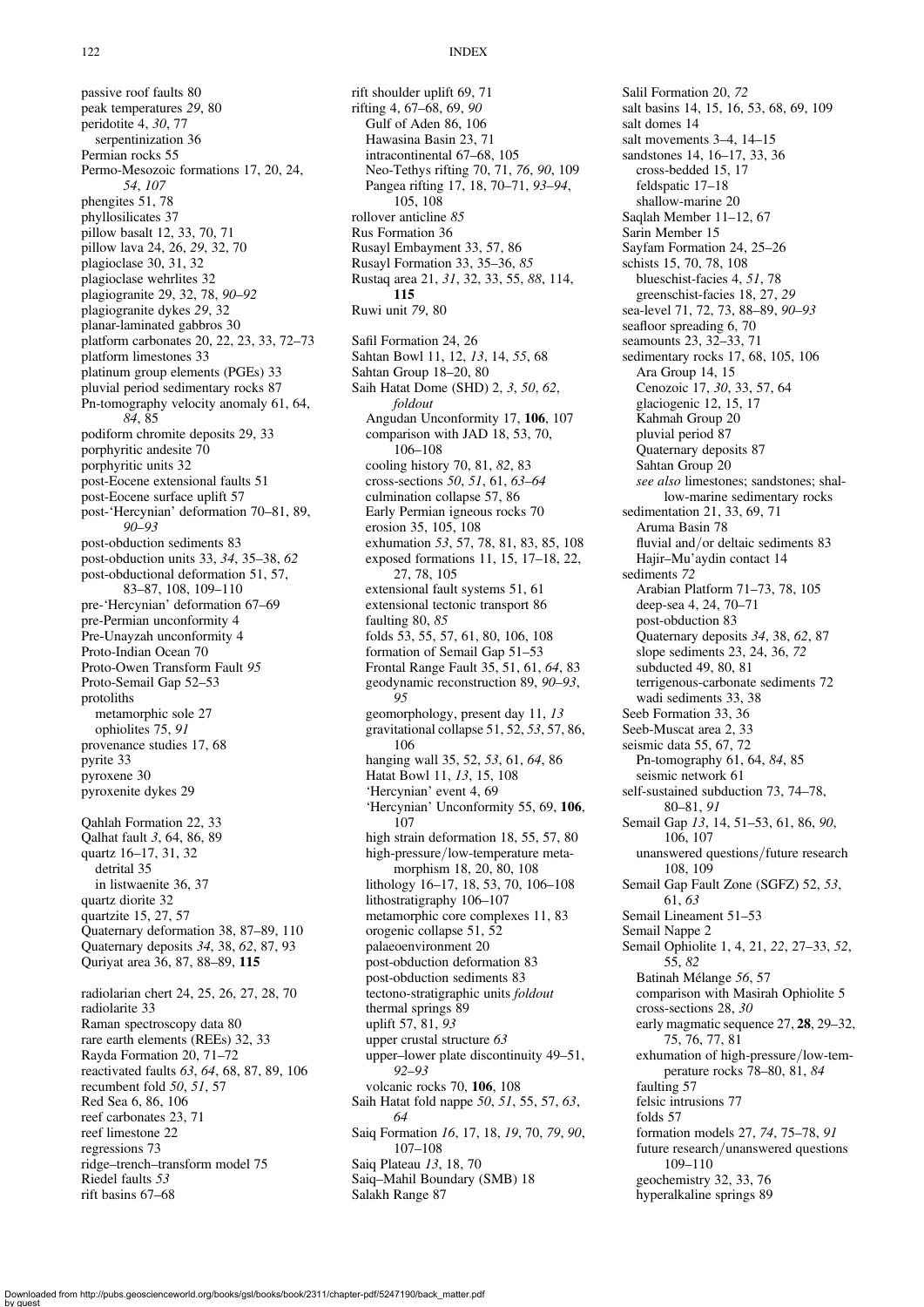# INDEX 123

intraoceanic thrusting models 74, 75–78 late magmatic sequence 27, 28, 32–33, 77, 81 listwaenite and 36, 37 maps 2, 3, 28, 29, 62, foldout metallic mineral deposits 33, 34 obduction 4, 49, 57, 73–81, 91–92, 94–95, 105, 108 origin 28, 32–33, 61, 64, 74, 75, 76–78 post-obductional deformation 83–87, 108, 109–110 rotation 73, 74, 78, 81, 105 stages of intraoceanic thrusting and obduction 73–81 subduction initiation 73, 74, 80 thickness 4, 22–23, 109 thinning 83, 93, 108, 109 thrust sheets 49 Semail Ophiolite thrusting 4, 23–24, 49, 62, 63, 81, 91–92 models 74, 75–78 Semail Thrust 29 Semail–Arabia convergent margin 76 serpentinite 37 serpentinization 36, 37, 77, 88, 89 shale 15, 17, 33, 36, 71 shale dyke 35 shallow-marine sedimentary rocks 17, 49, 57, 69, 72, 86 carbonates 18, 20, 23, 24, 26, 71 limestones 18, 20, 24, 26, 33, 35, 71–72, 83, 85, 93, 106 sandstone 20 siliciclastic 14, 15, 20, 33 Shama Formation 36 Shammar Formation 35 shear zones 49, 51, 76, 77, 80, 81, 83 Coastal Parallel Shear Zone 89 shearing 57, 77, 80, 83, 93, 108 sheath folds 18, 19, 55, 57, 62, 63, 80, 92 sheeted dyke complex 3, 29, 30, 31–32 Shu'aiba Formation 20, 72 Shuram Excursion 14 Shuram Formation 12, 14 Shuram/Wonoka Excursion 14 siderite 37 Sid'r Formation 24, 25 silicate-carbonate 37 siliciclastic sediments 14, 15, 20, 33 siliciclastic shelf deposit 14 silicified stromatolites 14, 15 sills 18, 32, 70, 75 siltstones 14, 15, 17, 22 silver 33 Simsima Formation 21, 22, 33, 78 Sinni Formation 24, 26, 71 slab break-off 73, 80, 81, 83, 84, 85, 91–92, 105 slab mélange 56 slag fields 33, 34, 35 slate 12, 15 slope sediments 23, 24, 72 redeposited 36 Sm–Nd dating 77, 78 Snowball Earth hypothesis 68 soil formation 71 Somalia-Mozambique-Madagascar (SoMoMa) Ocean 4, 5, 70, 71, 91, 94 South Oman Salt Basin 14, 15, 68, 69 speleothems 87 spontaneous subduction 74, 80

spreading centres 6, 27, 74, 75, 76, 77, 80–81, 91, 109 spreading rates 78, 109 palaeo-ridge system 27 springs 11 hyperalkaline 62, 89, 115 thermal 62, 64, 89, 109–110, 115 stratigraphic chart foldout stress direction 69, 86, foldout strike-slip faults 73, 86 stromatolites 14, 15 Sturtian Glaciation 12, 15, 105, 109 stylolites 86 Sub-Siq Unconformity 69 Subayb Formation 26 subduction 84, 90–92, 105, 106, 108 Arabian Plate 23 depth 80, 81 formation of listwaenite 36–37 initiation 73, 74, 75, 80, 91, 109 self-sustained 73, 74–78, 80–81 slab break-off 73, 80, 81, 83, 84, 85, 91–92, 105 terranes along eastern margin of Arabian Platform 67 vergence 77–78 subduction fluids 75, 76–77, 81 subduction rates 78, 85, 89 Makran subduction zone 57, 85 subduction zones 68, 73, 75, 80, 91–92 formation of Semail Ophiolite magmatic sequences 27–28, 32–33, 75–78, 81 intracontinental 78 intraoceanic 4, 73, 80, 105 listwaenite formation 36–37 Makran subduction zone 57, 61, 83–85, 89 Neo-Tethys Ocean 91, 105 orientation 73, 74, 75, 77–78, 80 stuffing/choking 79, 80, 81 supra-subduction zone 4, 27, 32, 73, 74–78, 75, 91 submarine rifting 70 subsidence and deposition 17, 69, 84 regional 68 thermal 68, 70, 71, 108 Suhaylah Formation 29, 32 sulfide ores 33 Sumeini Group 23, 49 supra-subduction zone 4, 27, 32, 73, 74–78, 75, 91 Sur area 33, 36, 64, 86 recent tectonic activity 87, 89 Sur Formation 36 syn-depositional faults 14, 68 Tabas Graben 69 Tahwah Formation 36 tectonic activity 105–106, foldout Abu Mahara rifting 67–68 Cadomian Orogeny 53–54, 68 collision of East and West Gondwana  $2-3.68$ Cryogenian 52 Early Cambrian 2, 4, 17, 68 earthquakes 89 Eocene–Miocene 51, 52, 83–87 Neoproterozoic 53, 67–68, 105 post-obductional 81–87, 105–106, 109–110

recent and/or active 5–6, 87–89, 93, 106 related to Nabitah Orogeny 68 see also tectonic evolution, Oman Mountains tectonic evolution, Oman Mountains 67–89, 90–95, 105–106, foldout future research/unanswered questions 108–110 'Hercynian' deformation 3–4, 55, 69–70 palaeogeography 93–95 post-'Hercynian' deformation 70–81, 89, 90–92 post-obduction development 81–87, 84 Eocene–Miocene compression 83 post-obductional deformation 51, 83–87, 108, 109–110 rapid exhumation and cooling 83, 85 uplift and cooling 81–83 pre-'Hercynian' deformation 67–69 Quaternary deformation 87–89 tectonic framework 2–6 Tectonic Stage 1 83, foldout Tectonic Stage 2A & 2B 86, foldout Tectonic Stage 3 86, foldout tectono-stratigraphic units foldout terrigenous-carbonate sediments 72 Tethyan Time Scale 114 Tethys Basin 49 thermal springs 62, 64, 89, 109–110, 115 thermal subsidence 70, 71, 108 thermochronology 81 thickening 78, 84, 85 thinning 18, 70, 83, 93, 108, 109 tholeiitic basalts 27, 70, 71 thrust faults 37, 49 thrust sheets 23, 24, 49, 57 thrusts 5, 62, 63 allochthonous onto autochthonous 49, 62, 63, 64, 73 Arabian continent onto oceanic crust 84 back thrusts 85, 86 Masirah Ophiolite thrusting 55 reactivation 86 Semail Ophiolite thrusting 23–24, 49,  $80, 91 - 92$ tectonic overview map 3 upper-lower plate discontinuity 49–51 see also faults tilted blocks 71 Tiwi area, marine terraces 88, 89 topographic high 24, 71 topographic profile 87 tourmaline 32 transfer faults 51, 61 transform faults Dead Sea Transform Fault 5, 6 Owen Transform Fault 6, 95 subduction initiation 74, 75, 80, 91, 105 transgressions 70, 71–72, 73 transitional zone (TZ) 29 transtensional faults 52, 53, 61, 73 trondhjemites 29, 32, 75 tuffites 15, 18, 108 turbiditic calcarenite 24–25, 26 U–Pb zircon ages 12, 14, 15, 27–28, 32, 70 early magmatic sequence 75 high-pressure/low-temperature

metamorphism 78

Downloaded from http://pubs.geoscienceworld.org/books/gsl/books/book/2311/chapter-pdf/5247190/back\_matter.pdf by guest